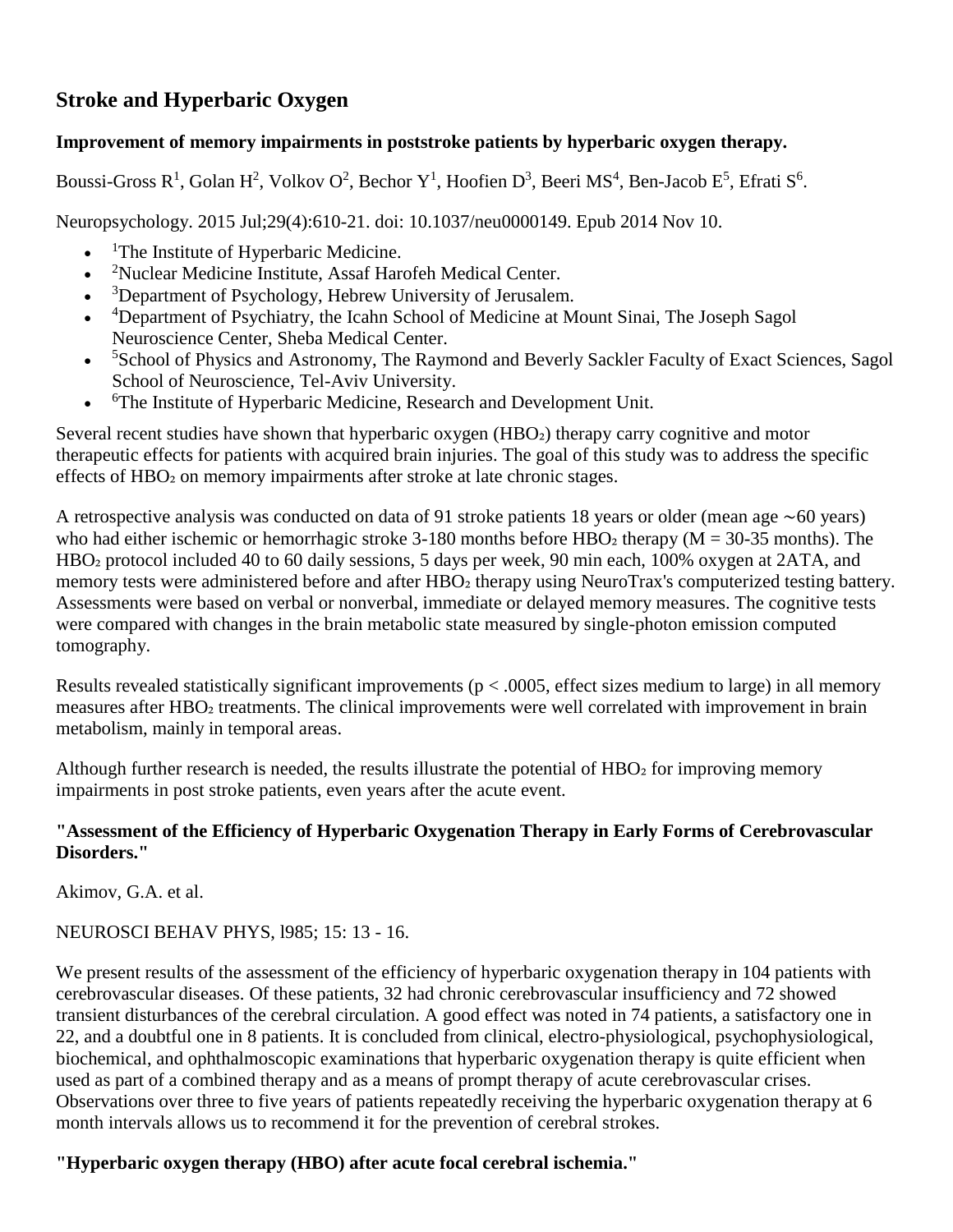Berrouschot, J. et al.

NERVENARZT, 1998, 69(12): 1037-44.

For a large number of patients with stroke, no therapeutic option can be offered, even after approval of thrombolytic therapy for treatment of acute ischemic stroke in the U.S. In cerebral ischemia local anoxia and energy failure lead to further cellular damage and finally to complete stroke. All therapeutic concepts try to salvage structurally intact tissue which is at risk for irreversible damage (so-called penumbra). Hyperbaric oxygen (HBO) treatment has been reported in animal models of cerebral ischemia, and in a few clinical reports. In general, the results of these studies have been promising.

[Undersea Hyperb Med.](https://www.ncbi.nlm.nih.gov/pubmed/22013763) 2011 Sep-Oct;38(5):375-9.

#### **Improvement of clinical outcome and cerebral perfusion in a patient of atherosclerotic cerebral infarction after repetitive hyperbaric oxygen treatment--a case report and literature review.**

### $Chen SY<sup>1</sup>$  $Chen SY<sup>1</sup>$ , [Huang E,](https://www.ncbi.nlm.nih.gov/pubmed/?term=Huang%20E%5BAuthor%5D&cauthor=true&cauthor_uid=22013763) [Wang V,](https://www.ncbi.nlm.nih.gov/pubmed/?term=Wang%20V%5BAuthor%5D&cauthor=true&cauthor_uid=22013763) [Fan YM,](https://www.ncbi.nlm.nih.gov/pubmed/?term=Fan%20YM%5BAuthor%5D&cauthor=true&cauthor_uid=22013763) [Ho CF,](https://www.ncbi.nlm.nih.gov/pubmed/?term=Ho%20CF%5BAuthor%5D&cauthor=true&cauthor_uid=22013763) [Yip PK.](https://www.ncbi.nlm.nih.gov/pubmed/?term=Yip%20PK%5BAuthor%5D&cauthor=true&cauthor_uid=22013763)

Neurological Center, Cardinal Tien Hospital, Taiwan. lsychen@yahoo.com.tw

This is a case report of hyperbaric oxygen therapy (HBO2T) for ischemic stroke. HBO2T should be the potential or additional treatment (with thrombolytic therapy) for ischemic stroke according to the preclinical and clinical studies. Hereby, we present a 56-year-old Chinese man with vascular risk factors. He had an acute ischemic stroke on the left corona radiata, with right hemiparesis and dysarthria resulting from atherosclerosis. The patient could not get thrombolytic treatment because the time to ER was in excess of five hours. He experienced great improvement after the general course of HBO2T; this was evaluated with standard rating scales for stroke research and cerebral perfusion images, including brain-computed tomography perfusion (CTP) and single-photon emission computed tomography (SPECT). Although few clinical trials showed a negative result, we suggest that further trials on HBO2T are still needed. Meanwhile, we emphasize the importance of HBO2T protocol and the selection of a suitable patient, which may influence the outcome.

### **"The Treatment of Cerebral Ischemia with Hyperbaric Oxygen (OHP)."**

Hart, G.B. et al.

STROKE, l971; 2: 247-250.

The treatment of a patient for three and one-half months, following occlusion of the right middle cerebral artery with the associated neurological sequelae, with hyperbaric oxygen combined with methyldopa and hydrochlorthazide is presented. Treatment scheduled was two and one-half atmospheres absolute. The treatment was interrupted after 15 treatments to rule out spontaneous remission for a period of 30 days, and no further improvement occurred until treatments were reinstituted. The dramatic return to a near normal state during treatment appears to indicate that he did benefit from therapy.

### **"Neurological and EEG Analytical Findings in the Treatment of Cerebral Infarction with Repetitive Hyperbaric Oxygenation."**

Holbach, K. H. et al.

PROCEEDINGS OF THE SIXTH INTERNATIONAL CONGRESS ON HYPERBARIC MEDICINE, Aug. 31 - Sept. 2, l979, University of Aberdeen, Aberdeen, Scotland, pp. 205-210; George Smith DSC, MD (Ed), Aberdeen University Press, l979.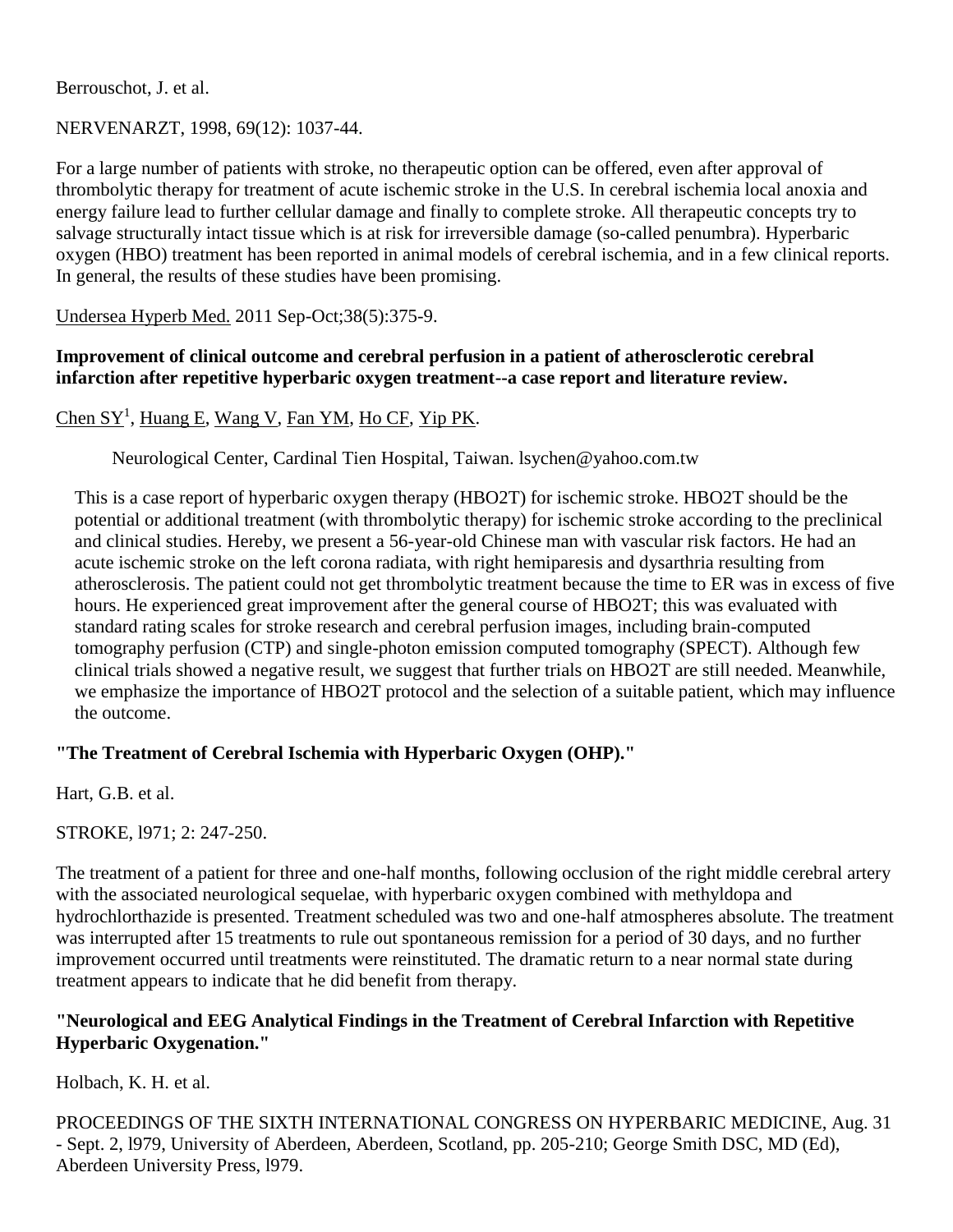These findings indicate that unilateral occlusion or stenosis of the internal carotid or middle cerebral artery can lead to distinct focal neurological deficits and EEG alterations as well as to bilateral reduction of cerebral function and EGA (electrical brain activity). It also appears that such ischemic alterations of the brain can be improved by HBO therapy not only in the acute but also in the chronic post-stroke stage. Accordingly, we feel that this mode of treatment may be considered as an additional measure in the management of stroke."

#### **"Advantage of Using Hyperbaric Oxygenation (HO) in Combination with Extra-Intracranial Arterial Bypass (EIAB) in the Treatment of Completed Stroke."**

Holbach, K. H. et al.

ACTA NEUROCHIRUGICA, Suppl 28: 309; l979.

"...The evaluation of the effect of HO treatment on post-stroke alterations of the brain can be helpful in differentiating between reversible and irreversible changes, and thus response to HBO treatment may be used as a criterion for the prognosis of the cerebrovascular lesion and also for selection of patients for EIAB surgery."

#### **"Differentiation between Reversible and Irreversible Post-Stroke Changes in Brain Tissue: Its Relevance for Cerebrovascular Surgery."**

Holbach, K.H. et al.

#### SURG. NEUROL., l977; 7: 325-331.

Thirty-five selected patients with chronic stroke were studied. They had internal carotid occlusion with considerable neurological deficit persisting for an average of ten weeks. First, hyperbaric oxygen treatment was administered to each patient. Subsequently extra-intracranial anastomosis operations were performed on 20 of these patients. These patients were divided into three groups. Group 1 - 15 of the 35 patients - showed a significant improvement of cerebral function at the conclusion of the hyperbaric oxygen treatment. Subsequently an extra-intracranial anastomosis operation was carried out on each patient resulting in considerable further recovery of cerebral functions. Group II consisted of 15 patients who showed only little change in neurological deficit at the conclusion of hyperbaric oxygen therapy. Extra-intracranial anastomosis operations were not carried out in Group II. Group III consisted of five patients with little or no change at the conclusion of hyperbaric oxygen treatment. Subsequent extra-intracranial anastomosis operations were, however, performed in these five patients. Although post-operative angiography revealed considerable filling of the affected middle cerebral territory by the new collateral channel, there was little change in their status. These findings suggest that in the chronic post-stroke stage a) hyperbaric oxygen therapy can improve ischemic alterations of the brain, b) it may be helpful in differentiating between reversible and irreversible alterations of brain tissue, c) extra-intracranial anastomosis may result in additional recovery of impaired neurological functions in those patients who have shown significant improvement from hyperbaric oxygen therapy and d) response to hyperbaric oxygenation may be used as a criteria for selection of patients for cerebral revascularization procedures.

### **"Reversibility of the Chronic Post-Stroke State."**

Holbach, K.H. et al.

STROKE, l976; 7(3): 296-300.

Forty patients with cerebral infarction associated with occlusion of the internal carotid artery (ICA) or the middle cerebral artery (MCA) were treated with hyperbaric oxygenation (HO). EEG analysis were performed regularly in order to assess the course of the cerebral lesion. Patients in an early post-stroke stage (IIIB) and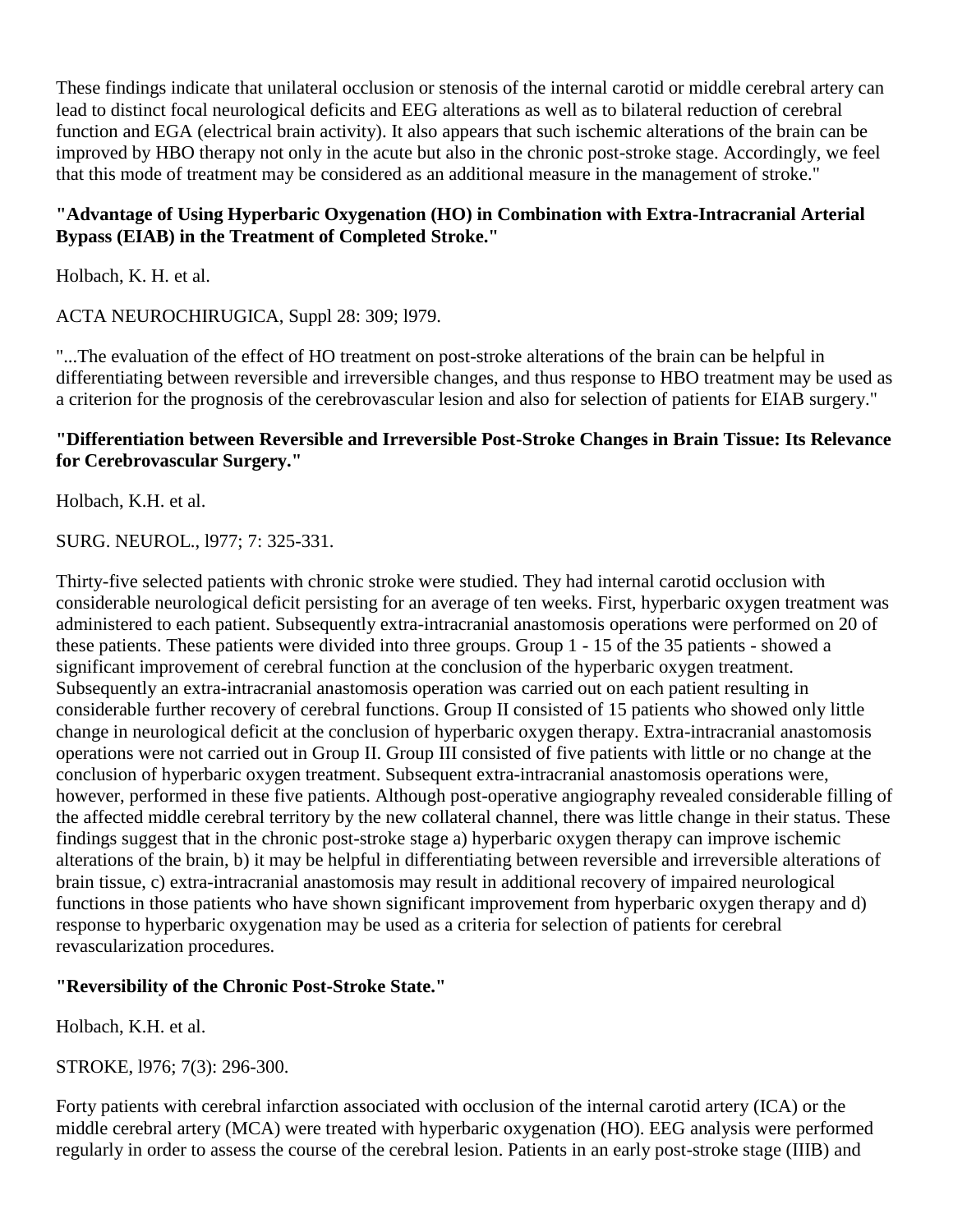patients in a chronic post-stroke stage (IV) had the changes in EEG analysis and neurological findings distributed evenly between these two groups.

In 27% of the cases, the improvement was considerable, 53% had moderate improvement, and 20% showed no change of condition. The improvement mainly consisted of an increase in alpha-wave and beta-wave activity over the affected brain region. We were able to show this fact clearly by means of the EEG-analysis-system applied. The results show that (a) hyperbaric oxygenation therapy (HOT) has a very favorable influence upon the course of disease, and (b) simultaneous application of HOT and EEG analysis allows for a differentiation between reversible and irreversible post-stroke changes in brain tissue.

### **"Treatment of Focal Cerebral Ischemia with Hyperbaric Oxygen."**

Ingvar, David et al.

ACTA NEUROL. SCANDINAV., l965; 41: 92-95.

Four cases of focal ischemia were treated with inhalation of pure oxygen at a pressure of 2.0 to 2.5 atmospheres ("hyperbaric oxygen") for periods of 1.5 to 2.5 hours. In three of the cases beneficient effects of the treatment were seen which in two of them could be objectively demonstrated in the EEG. In one case with progressive ischemic lesions of the brain stem, treated sub finem, very dramatic effects were seen, which were probably to a great extent due to the effects of the treatment upon the failing systemic circulation.

# **"Chapter 17: Role of Hyperbaric Oxygen Therapy in the Management of Stroke."**

Jain, K. K. pp. 227 - 252; in TEXTBOOK OF HYPERBARIC MEDICINE, Hogrefe & Huber Publishers, Lewiston, NY, l990.

"HBO therapy should be started in the acute phase of a stroke as an adjunct to conventional medical management. Rehabilitation of stroke patients should also be planned during the first few months following stroke. Long-term follow-up studies are required to determine whether such measures would reduce the chronic disability from stroke and reduce the incidence of severe spasticity in stroke patients. The use of HBO may also reduce the need for some surgical procedures…Animal experimental studies and uncontrolled human trials have shown the effectiveness and safety of HBO therapy after strokes. At the Fachklinik Klausenbach (FRG) simultaneous HBO and physical therapies were used in the rehabilitation of stroke patients. Objective evaluation of patients during the HBO session showed a 100% response rate (improvement of spasticity or motor power or both). The improvement was initially transient but could be maintained, following a course of daily treatments (1.5 ATA for 45 min.) for 6 weeks, in most of the cases…with the evidence available, it would unethical to carry out randomized double-blind studies in stroke patients to evaluate the effect of HBO therapy…"

### **"Hyperbaric Oxygen Therapy in the Rehabilitation of Stroke Patients."**

Jain, K.K. et al.

# 2nd EUROPEAN CONFERENCE ON HYPERBARIC MEDICINE, l990; Organized by the

Foundation for Hyperbaric Medicine in Basel and the Department of Surgery of the University Clinic in Basil.

A 100% response rate was demonstrated in 25 patients in sub-acute and chronic post-stroke stage. In spite of medical management and physical therapy, these patients had shown no day-to-day changes in their neurological status. Increase of motor power of the paralyzed hand was demonstrated by a dynamometer. The improvement was transient initially but was maintained following a course of daily treatments (1.5 ATA for 45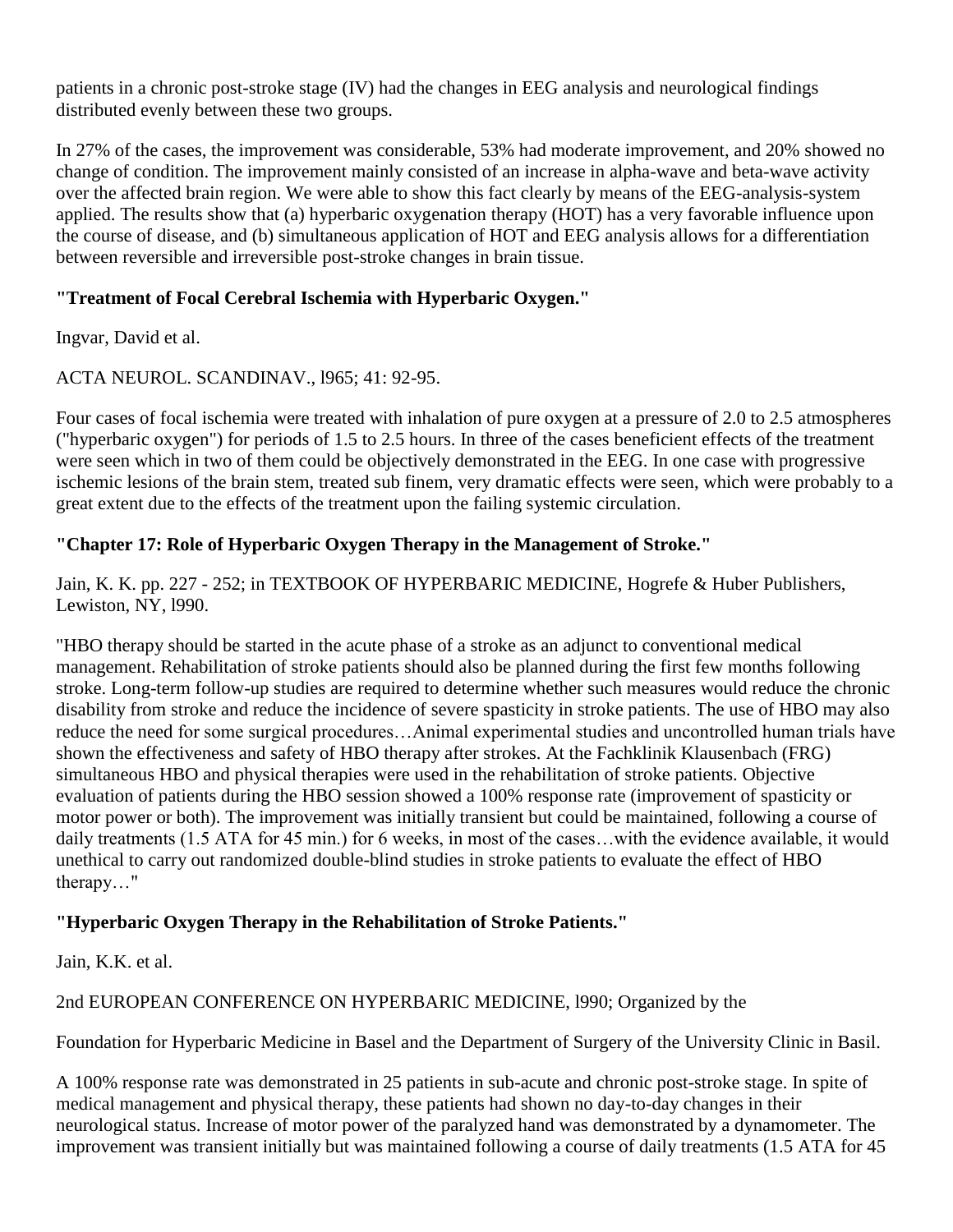min.) for 6 weeks in most of the cases. There was also a significant reduction of spasticity during HBO treatment and this relief could be extended by instituting physical therapy in the chamber. In conclusion, we feel that HBO is a useful adjunctive treatment in the rehabilitation of stroke patients.

#### **"Effect of Hyperbaric Oxygenation on Spasticity in Stroke Patients."**

Jain, K. K.,

J Hyperbaric Med, l989; 4(2): 55-61.

The effect of hyperbaric oxygenation (HBO) at 1.5 ATA on spasticity of stroke was observed in 21 patients undergoing rehabilitation. The patients served as their own controls. HBO reduced spasticity in all the patients, an effect that was more marked than that of physical therapy, hyperbaric air, or 100% normobaric air. Initially the effect was transient and subsided within 24 h after treatment, but by conducting physical therapy simultaneously with daily, 45 min HBO sessions, lasting results were achieved after 5 wks and could be maintained by physical therapy alone during the follow-up, which varied from 6 mo. to 1 yr. The exact mechanism of relief of spasticity is not known but it is probably due to improvement of the function of neurons in the penumbra zone of the cerebral hemisphere affected by stroke. This concept is supported by documented improvement of cerebral metabolism, EEG, rCBF, and motor function in stroke patients after HBO therapy. From the available evidence, HBO is considered to be an invaluable adjunct in the rehabilitation of stroke patients with spastic hemiplegia. Although the effects were documented in the paralyzed limbs, spasticity improved in other groups of muscles as well.

### **"Neurological Response to Hyperbaric Oxygen - A Criterion for Cerebral Revascularization."**

Kapp, John.

### SURGICAL NEUROLOGY, l981; 15(1): 43-46.

Twenty-two patients with cerebral infarction secondary to occlusion of a carotid or middle cerebral artery were exposed to hyperbaric oxygen at 1.5 atmospheres absolute pressure. Ten of the patients demonstrated improved motor function during hyperbaric exposure. Seven of these patients had successful surgical revascularization and no recurrence of neurological deficit. In 3 patients who were not successfully revascularized, the neurological deficit recurred. It is concluded that response to hyperbaric oxygen may be of use in the selection of patients with neurological deficit who will benefit from surgical revascularization of the brain.

#### **"Effect of Hyperbaric Oxygenation on the Clinical Course and Complications of the Acute Period of Ischemic Stroke."**

Lebedev, V.V., et al.

### ZHURNAL VOPR NEIROKHIRNRY, l983; 3: 37-42.

Hyperbaric oxygenation (HBO) was included in the therapeutic complex for 124 patients in the acute stage of ischemic stroke. The effect of HBO on the clinical course was appraised by comparing the dynamics of changes in the clinical symptoms and the frequency of complications in patients exposed to HBO with those in the control group (patients not exposed to HBO). It was established that the depth of unconsciousness and the motor and aphasic disorders decreased during an HBO session, but the effect was usually short-lived. Aggravation of the patients' condition in the first week of the disease, evidently caused by increase of cerebral edema, occurred much less frequently when HBO was included in the complex of therapeutic measures. The number of patients with regression of the neurological symptoms was practically the same with and without the use of HBO, but the regression of the neurological defects was most evident in patients exposed to HBO. HBO prevents the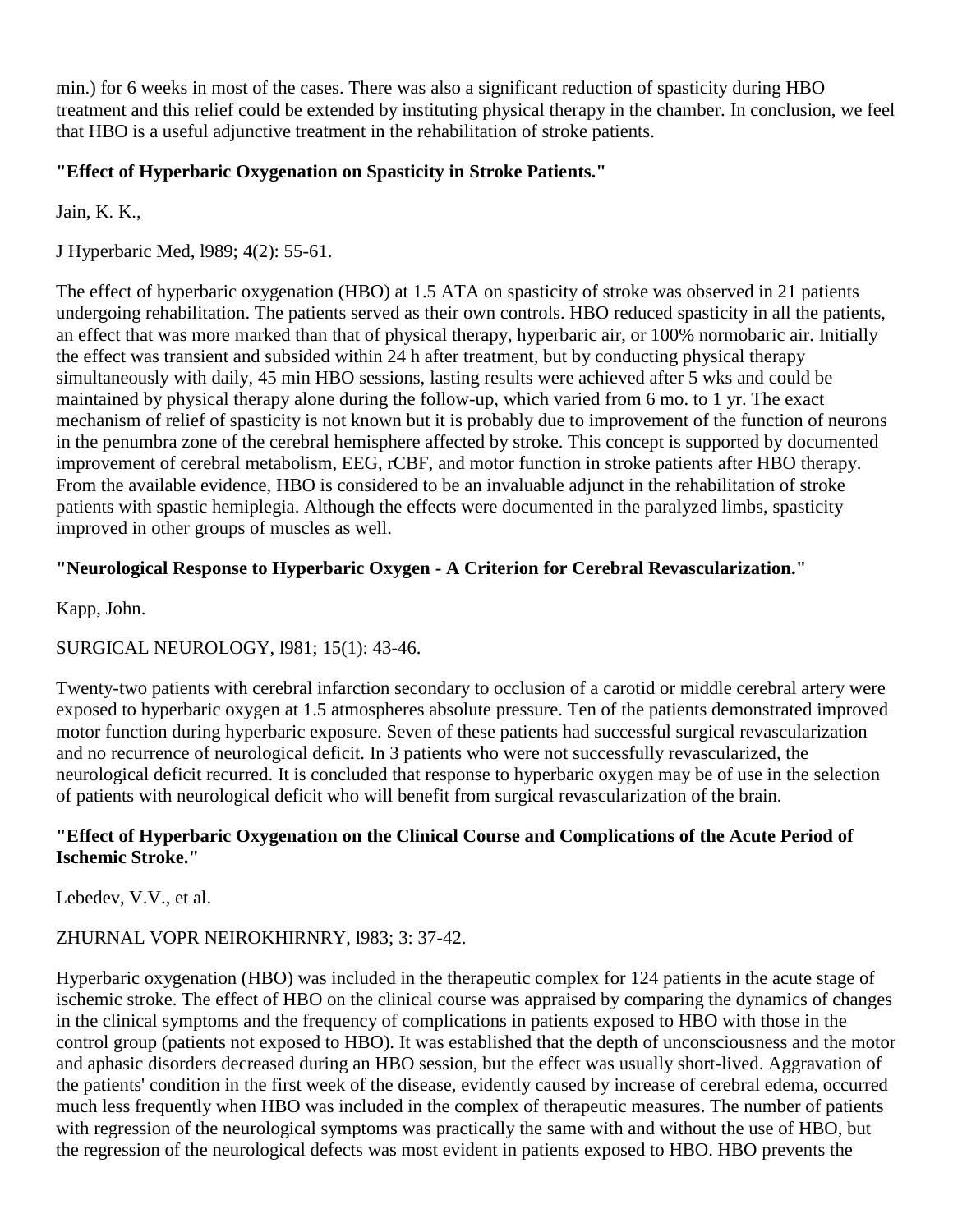development of recurrent cerebral circulatory disorders in the acute stage of ischemic stroke and reduces the incidence of some complications in this period (pneumonia, pulmonary edema, thromboembolism of the pulmonary artery, etc).

#### **"Hyperbaric Oxygen Therapy at 1.5 or 2.0 ATA as an Adjunct to the Rehabilitation of Stabilized Stroke Patients. A Controlled Study."**

Marroni, A. et al.

### PROCEEDINGS OF THE 9th INTERNATIONAL CONGRESS ON HYPERBARIC MEDICINE,

March 1-4, l987; Sydney, Australia, pp. 161-167.

HBO Therapy has been studied by many authors as an adjunctive treatment for stroke patients. Satisfactory results have been reported for the use of HBO as a predictive tool for EC-IC revascularization. The questions of the appropriate treatment pressure has been debated in the literature.

We studied a group of 80 well stabilized cerebral thrombosis patients not any more undergoing any form of treatment or care. Average age was 59.7 yrs., average stroke age 29.2 months. The patients were divided into 8 groups: A: control group not undergoing any care; B: in water rehabilitation, 30 sessions, no HBO; C1: 30 HBO sessions at 2.0 ATA; C2: same at 1.5 ATA; D1: HBO at 2 ATA plus rehabilitation as above; D2: same at 1.5 ATA; E1: HBO and simultaneous rehabilitation in our specially built Hyperbaric pool at 2 ATA; E2: same at 1.5 ATA.

The Rehabilitation protocol was originally developed at our Center as well as a quantitized and repeatable Neuromotor Disability Evaluation Scale. Patients were controlled prior to beginning, every 10 days during treatment, then 1 and 3 months after.

Obtained data show defined and similar HBO effects on the improvement of patients' performance at 1.5 and 2.0 ATA, a clear and significant potentiation of this effect being evident for the Hyperbaric Rehabilitation groups and especially for the group treated at 2.0 ATA. The obtained results were still present at the third month after treatment.

#### **"Hyperbaric Oxygen and Imaging Techniques in Diagnosis and Therapy of Stroke. Does the Ischemic Penumbra Alter the Outcome in Stroke?"**

Neubauer, R.A. et al.

#### INTERNATIONAL SYMPOSIUM: NEUROPSYCHOMOTOR, NEURO-PHARMACOLOGICAL, PSYCHOSOCIAL AND ETHICAL ASPECTS, Oct. 7-11, l992;

Siracusa, Italy. pp. 1-9.

Recovery from stroke (a global phenomena) and predictability of outcome may be directly related not only to tissue damage, but also the ischemic penumbra or surrounding zone of idling neurons. The local and global effects of stroke are well known. Actual recovery or evolution in the neuronal tissue may go on for months. All events related to recovery have yet to be elucidated. It is known that recovery of ischemic or hypoxic tissue is more related to the oxygen content than to blood flow. Utilization of Single Photon Emission Computerized Tomography (SPECT) with the radiotracer Iofetamine I123, aids in demonstrating ischemic penumbras (reperfusion amplitudes) in strokes, thus lending support to the work of Symon, Astrup and Holbach. SPECT analysis before and after a single exposure of hyperbaric oxygen at 1.5 ATA for 60 minutes was performed on 15 stroke patients with strokes ranging in time from 6 hours to 15 years. In all of these patients marked changes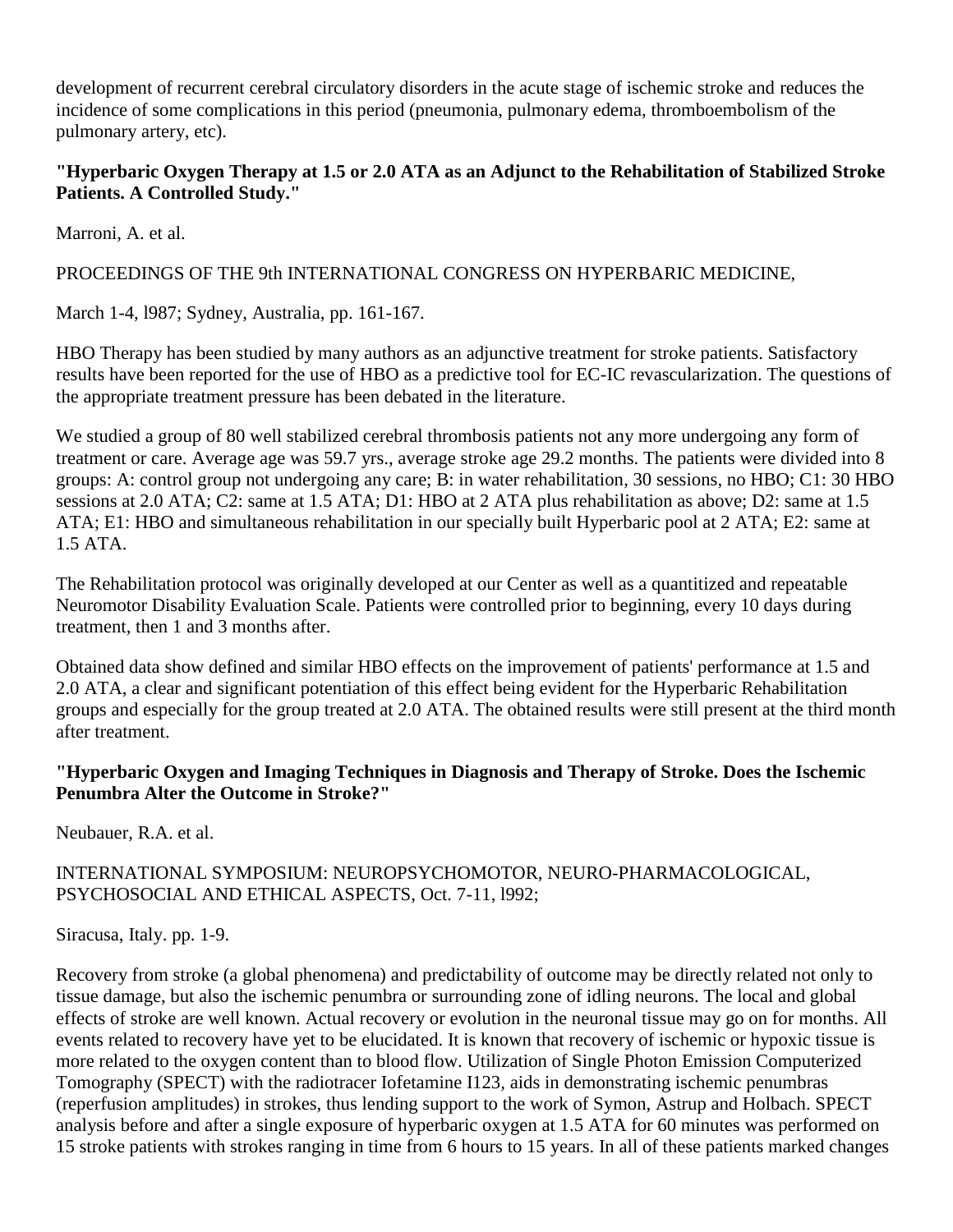in flow and metabolism were seen after hyperbaric intervention, even in cases with neurologic defects present for up to 15 years. This causes speculation as to when stroke is really completed or fully evolved and whether the standard methods of treatment of stroke, and, by extension, all brain injury, encompass the full understanding of the hypoxic or ischemic penumbra. Five cases are presented here: 4 showed varying degrees of improvement associated with a viable halo zone. One patient demonstrated an absent ischemic penumbra. A new protocol combining HBO and surface oxygen will be suggested.

#### **"Enhancing idling neurons."**

Neubauer, R. et al.

letter. THE LANCET, March 3, l990; 542.

"After HBO there was a sharp increase in tracer uptake in areas showing hypometabolism on the pre-HBO study...Reduced spasticity, improved ambulation and speech, and cessation of drooling were noted."

#### **"Stroke Treatment."**

Neubauer, R. et al.

(letter). THE LANCET, June 29, l991; 1601.

"Hyperbaric oxygen (HBO) efficiently increases the diffusional driving force for oxygen, thereby increasing tissue oxygen availability. This overcomes ischemia/hypoxia and so reduces cerebral edema, restores integrity to the blood/brain barrier and cell membranes, neutralizes toxic amines, promotes phagocytosis, scavenges free radicals, stimulates angiogenesis, and reactivates idling neurons."

#### **"Delayed Metabolism or Reperfusion in Brain Imaging after Exposure to Hyperbaric Oxygenation - A Therapeutic Indicator?"**

Neubauer, R. et al.

### PROCEEDINGS OF THE XV ANNUAL MEETING OF THE EUROPEAN UNDERSEA

BIOMEDICAL SOCIETY, Sept. 17-21, l989; Eilat, Israel, pp.1-5.

Single Photon Emission Computerized Tomography (SPECT) analysis with Iofetamine I123 was performed in patients with various Central Nervous System (CNS) dysfunctions before and after a single exposure to hyperbaric oxygen (1.5 ATA for 60 minutes) as a guide to potential therapeutic intervention. In CNS disorders current measurements had precluded the identification of idling neurons or the ischemic penumbra, as most techniques involved electrophysiological computerized data. Poorly functioning, yet viable cells, if not electrically active are not identifiable. These cells, however, given the proper oxygen/glucose ratio may return to normal function with dramatic results. Increased Iofetamine I-123 tracer uptake in these ischemic areas (idling neurons) after hyperbaric oxygen therapy probably reflects reactivation of hypometabolic neuronal tissue. Unlike MRI or CT, SPECT reflects regional blood flow as well as grey matter metabolism. The similarity to PET imaging is noteworthy. A variety of patients with central nervous system dysfunction were studied. Reactivation of marginal or idling neurons was seen in many disease entities, the most dramatic being long standing hypoxic encephalopathies. Demonstrative cases will be presented including hypoxic encephalopathy and acute and chronic neurologic deficit of stroke. Reactivation of the idling neuron may be of clinical significance. It is important for the physician to differentiate between viable and non-viable tissue, both from the standpoint of treatment and prognosis.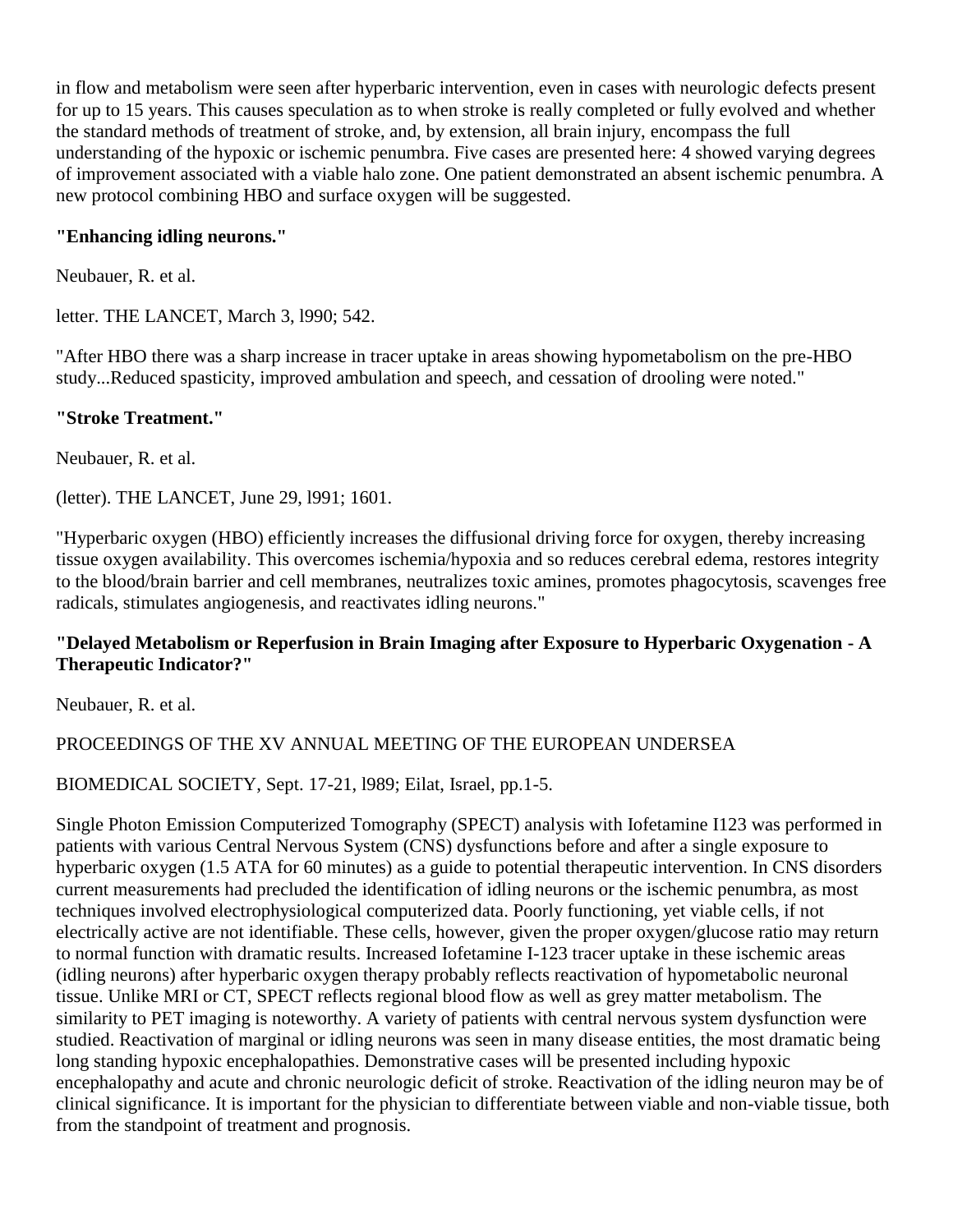#### **"Generalized small-vessel stenosis in the brain. A case History of a Patient Treated with Monoplace Hyperbaric Oxygen at 1.5 to 2 ATA."**

#### Neubauer, R.A.

### MINERVA MEDICA, l983; 74: 2051-2055.

Complete evaluation of older patients with mental changes always leaves us with a certain percentage whose condition can only be attributed to atherosclerosis. Little is being done for these patients because this generalized stenosis of the brain does not reverse with any known treatment. This writer has treated many such patients with hyperbaric oxygen (HBO), and presents this case history, along with regional cerebral blood flow (rCBF) studies, showing the type of changes which frequently occur. This case initially presented with symptoms of gross mental confusion, memory loss, both recent and remote, irrational speech and occasional violence. Although prior complete evaluations were concluded with no recommended treatment, the initial series of HBO treatment resulted in a well-functioning patient. This was maintained for four years with intermittent HBO. The patient then presented with acute stroke, total disorientation and confusion. He again became functional with HBO. A discussion of the mechanisms of HBO which might account for the changes is given.

### **"Hyperbaric Oxygenation as an Adjunct Therapy in Strokes Due to Thrombosis."**

Neubauer, R.A. et al.

STROKE, l980; 11(3): 297-300.

Results are reported using hyperbaric oxygenation (HBO) in 122 patients with strokes due to thrombosis, both acute and completed. HBO is used as adjunctive treatment and there appears to be justification for a controlled study to delineate the treatment further. The authors believe it is essential to treat patients with stroke at 1.5 to 2 atmospheres absolute (ATA).

### **"Hyperbaric oxygen in the treatment of acute ischemic stroke: an unsettle issue."**

Nighoghossian, N. et al.

#### JOURNAL OF THE NEUROLOGICAL SCIENCES, 1997; 150(1): 27-31.

Therapy for acute ischemic stroke can be approached in two basic ways: first, by an attempt to restore or improve blood flow in an occluded vascular territory and, second, via therapy directed at the cellular and metabolic targets. As local anoxia and energy failure are the initiating cellular stage in ischemia, the inhalation of oxygen at increased atmospheric pressures might be effective. Treatment of acute focal cerebral ischemia with hyperbaric oxygen (HBO) has been reported in animals and humans. In general, the results of research in animals have suggested a promising role for the use of HBO. More than 400 cases of human ischemic stroke treated with HBO have been reported. In about half of the cases, improvement in status has been claimed on clinical or electroencephalographic grounds. "IT might be speculated that the patients most likely to respond favorably to HBO therapy are those who have infarcts related to large vessel thrombosis and surrounded by ischemic penumbra. In support of this are reports claiming a favorable transient or , less often, permanent response to HBO in cases selected for demonstrated carotid occlusion…A large double-blind study might be required in the future. Based on experimental data, HBO at 1.5 ATA during 1 hour might be proposed, as neurotoxicity is rare with low pressure and short duration. If HBO treatment is safe and effective, it could be added to thrombolytic therapy which has recently shown its efficiency in restoring cerebral blood flow."

### **"Hyperbaric Oxygen in the Treatment of Acute Ischemic Stroke. A Double-blind Pilot Study"**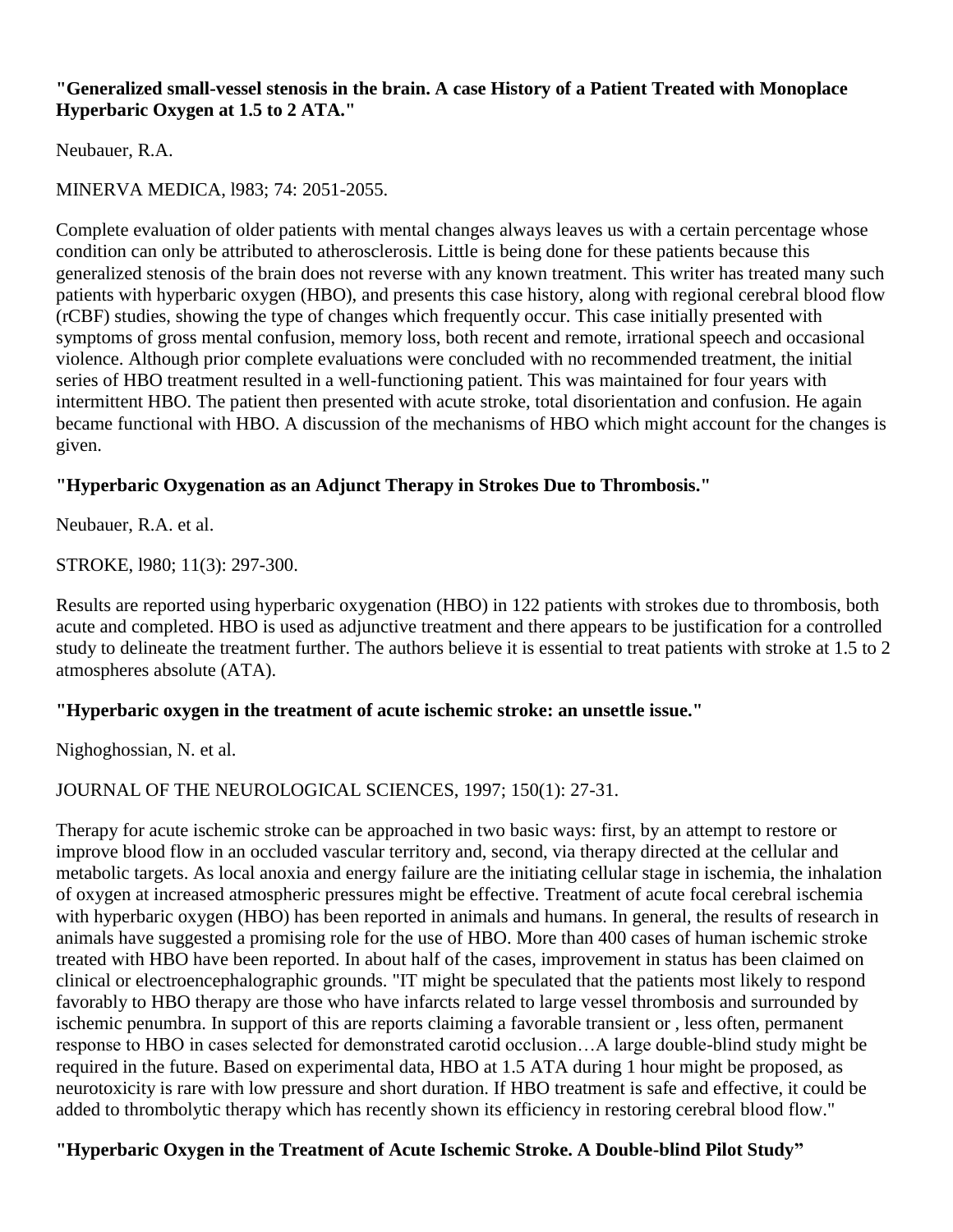Nighoghossian, N. et al.

STROKE, l995; 26: 1369-1372.

Background and Purpose: The effects of hyperbaric oxygen (HBO) therapy on humans are uncertain. Our study aims first to outline the practical aspects and the safety of HBO treatment and then to evaluate the effect of HBO on long-term disability.

Methods: Patients who experienced middle cerebral artery occlusion and were seen within 24 hours of onset were randomized to receive either active (HBO) or sham (air) treatment. The HBO patients were exposed daily to 40 minutes at 1.5 atmospheres absolute for a total of 10. We used the Orgogozo scale to establish a pretreatment functional level. Changes in the Orgogozo scale score at 6 months and 1 year after therapy were used to assess the therapeutic efficacy of HBO. In addition, we used the Rankin scale and our own 10-point scale to assess long term-disability at 6 months and 1 year. Two sample t tests and 95% confidence intervals were used to compare the mean differences between the two treatment groups. Student's two-tailed test was used to compare the differences between pre-therapeutic and post-therapeutic scores at 6 months and 1 year in the two treatment groups.

Results: Over the 3 years of study enrollment, 34 patients were randomized, 17 to hyperbaric treatment with air and 17 to hyperbaric treatment with 100% oxygen. There was no significant difference at inclusion between groups regarding age, time from stroke onset to randomization and Orgogozo scale.

Neurological deterioration occurred during the first week in 4 patients in the sham group, 3 of whom died; this worsening was clearly related to the ischemic damage. Treatment was also discontinued for 3 patients in the HBO group who experienced myocardial infarction, a worsening related to the ischemic process, and claustrophobia. Therefore, 27 patients (13 in the sham group and 14 in the HBO group) completed a full course of therapy.

The mean score of the HBO group was significantly better on the Orogozo scale at 1 year. However, the difference at 1 year between pre-therapeutic and post-therapeutic scores was not significantly different in the two groups. Moreover, no statistically significant improvement was observed in the HBO group at 6 months and 1 year according to Rankin score and our own 10-point scale.

Conclusions: Although the small number of patients in each group precludes any conclusion regarding the potential deleterious effect of HBO, we did not observe the major side effects usually related to HBO. Accordingly, it can be assumed that hyperbaric oxygen might be safe. We hypothesize that HBO might improve outcome after stroke, as we detected an outcome trend favoring HBO therapy. A large randomized trial might be required to address the efficacy of this therapy.

#### **Hyperbaric oxygen therapy (HBO) after acute focal cerebral ischemia**

Berrouschot J, Schwab S, Schneider D, Hacke W.

Klinik und Poliklinik fur Neurologie der Universitat, Leipzig.

For a large number of patients with stroke no therapeutic option can be offered, even after approval of thrombolytic therapy for treatment of acute ischemic stroke in the US. In cerebral ischemia local anoxia and energy failure lead to further cellular damage and finally to complete stroke. All therapeutic concepts try to salvage structurally intact tissue which is at risk for irreversible damage (so-called penumbra). Hyperbaric oxygen (HBO) treatment has been reported in animal models of cerebral ischemia, and in a few clinical reports. In general, the results of these studies have been promising. This review focuses on the clinical perspective of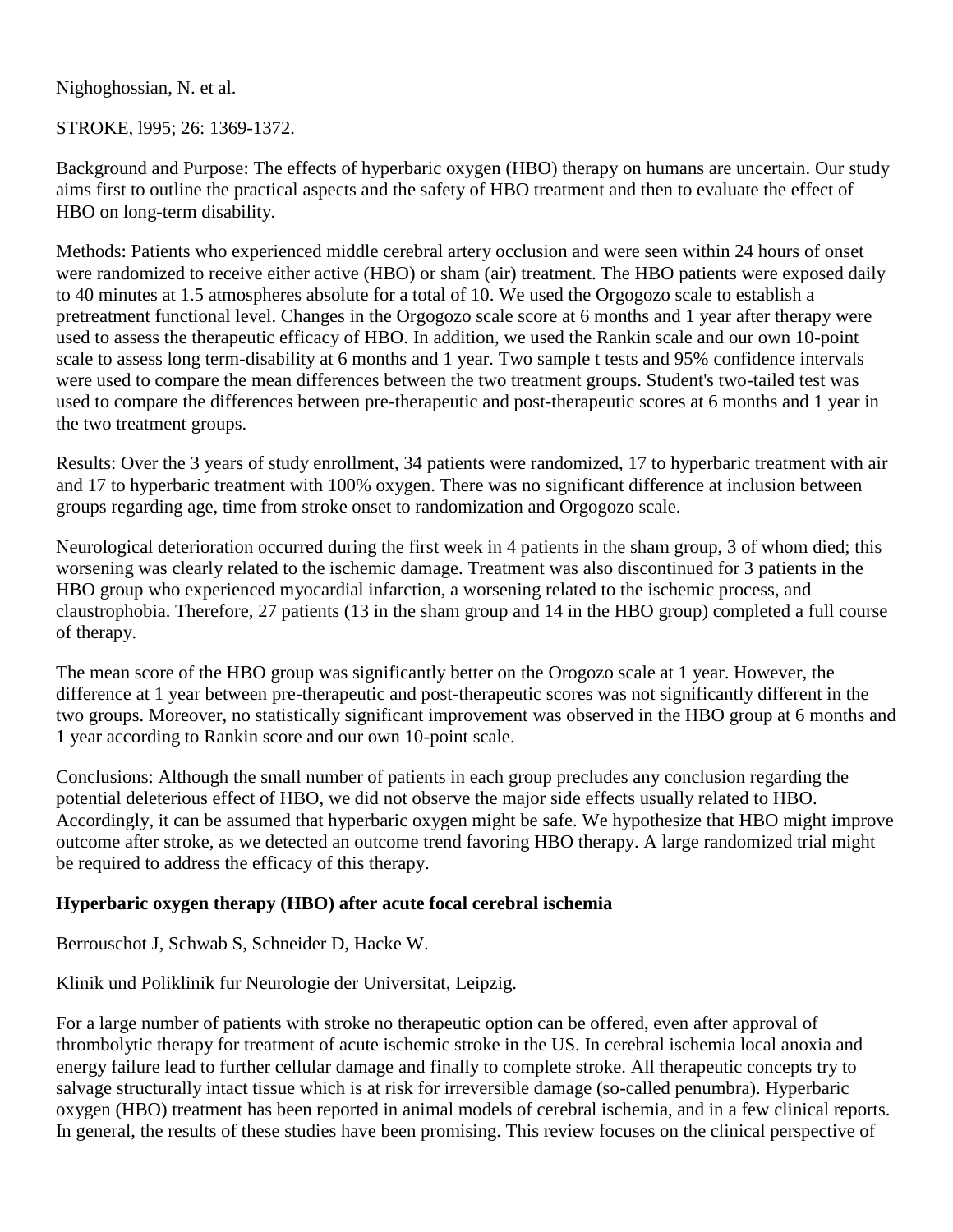HBO therapy and summarizes both the clinical and experimental data available on HBO therapy following ischemic stroke.

#### **Therapeutic use of hyperbaric oxygenation in ischemic strokes.**

Elinskii MP, Rafikov AM, Ivanova NE, Kesaev SA.

Hyperbaric oxygenation is a valuable adjunct to the complex of measures devised to treat patients with ischemic cerebral strokes, including those who have undergone surgical operations on the extracranial portion of the cerebral major vessels. Although the best therapeutic effect of hyperbaric oxygenation is observed in the acute period of a stroke, its employment may be useful in many patients in the residual period of the stroke as well. The therapeutic action of hyperbaric oxygenation may be due to not only a certain recovery of the function of the damaged neural centres but also to the mobilization of various mechanisms of the CNS compensatory recovery.

PMID: 6506977 [PubMed - indexed for MEDLINE]

#### **Hyperbaric oxygenation as an adjunct therapy in strokes due to thrombosis. A review of 122 patients.**

Neubauer RA, End E.

Results are reported using hyperbaric oxygenation (HBO) in 122 patients with strokes due to thrombosis, both acute and completed. HBO is used as adjunctive treatment and there appears to be justification for a controlled study to delineate the treatment further. The authors believe it is essential to treat patients with stroke at 1.5 to 2 atmospheres absolute (ATA).

#### **Neuroprotection by hyperbaric oxygenation after experimental focal cerebral ischemia monitored by MRI.**

Schabitz WR, Schade H, Heiland S, Kollmar R, Bardutzky J, Henninger N, Muller H, Carl U, Toyokuni S, Sommer C, Schwab S.

Stroke. 2004 May;35(5):1175-9. Epub 2004 Apr 01.

Department of Neurology , University of Heidelberg, Germany.

BACKGROUND: Hyperbaric oxygenation (HBO) after focal cerebral ischemia reduces infarct size and improves outcome when applied early after stroke. Here, we evaluated effects of HBO on permanent focal cerebral ischemia and applied magnetic resonance imaging (MRI) monitoring to study lesion evolution. METHODS: Rats underwent permanent middle cerebral artery occlusion (MCAO). Two hours later, animals were treated with HBO (100% O(2)/2 atm; n=17) for 1 hour or treated with room air (n=17). Animals underwent serial MRI studies (DWI, PI, T2) beginning 90 minutes after MCAO. Neuroscore was assessed (5 point rating scale). Animals were euthanized and brains were 2,3,5-triphenyltetrazolium chloride (TTC)-stained for infarct volume calculation 120 hours after MCAO. Immunohistochemistry was performed with antibodies against c-FOS and 4-hydroxy-2-nonenal-modified proteins (HNE) to check for effects of oxidative stress caused by HBO treatment. RESULTS: HBO reduced infarct volume by 38% (P<0.001). As shown by MRI, neuroprotection began 5 hours after ischemia and remained effective for 5 days. The relative regional cerebral blood flow was not different between groups at 3.5 and 5 hours after occlusion. There was less neurological deficit in HBO-treated animals compared with controls (P<0.05). Lipid peroxidation of cerebral vessels after HBO treatment as measured by HNE staining and pattern of c-FOS induction were not significantly different between groups at 3.5 and 8 hours after ischemia. CONCLUSIONS: As monitored by MRI HBO treatment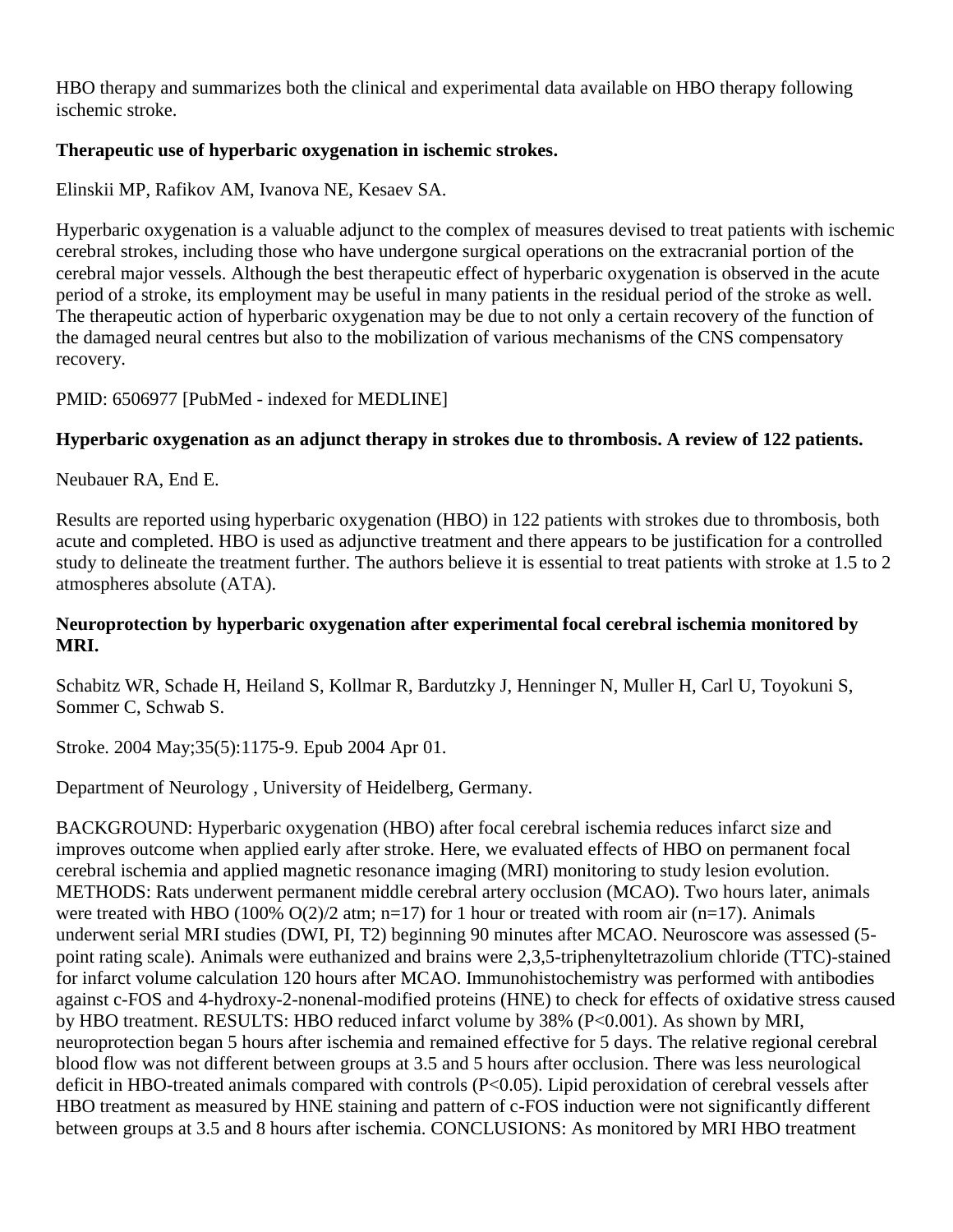reversed ischemic lesion size between 3 and 5 hours after ischemia and achieved a long-lasting neuroprotective effect without significant oxidative damage.

#### **Hyperbaric oxygen in the treatment of patients with cerebral stroke, brain trauma amd neurologic disease.**

[Al-Waili NS,](http://www.ncbi.nlm.nih.gov/entrez/query.fcgi?db=pubmed&cmd=Search&itool=pubmed_AbstractPlus&term=%22Al%2DWaili+NS%22%5BAuthor%5D) [Butler GJ,](http://www.ncbi.nlm.nih.gov/entrez/query.fcgi?db=pubmed&cmd=Search&itool=pubmed_AbstractPlus&term=%22Butler+GJ%22%5BAuthor%5D) [Beale J,](http://www.ncbi.nlm.nih.gov/entrez/query.fcgi?db=pubmed&cmd=Search&itool=pubmed_AbstractPlus&term=%22Beale+J%22%5BAuthor%5D) [Abdullah MS,](http://www.ncbi.nlm.nih.gov/entrez/query.fcgi?db=pubmed&cmd=Search&itool=pubmed_AbstractPlus&term=%22Abdullah+MS%22%5BAuthor%5D) [Hamilton RW,](http://www.ncbi.nlm.nih.gov/entrez/query.fcgi?db=pubmed&cmd=Search&itool=pubmed_AbstractPlus&term=%22Hamilton+RW%22%5BAuthor%5D) [Lee BY,](http://www.ncbi.nlm.nih.gov/entrez/query.fcgi?db=pubmed&cmd=Search&itool=pubmed_AbstractPlus&term=%22Lee+BY%22%5BAuthor%5D) [Lucus P,](http://www.ncbi.nlm.nih.gov/entrez/query.fcgi?db=pubmed&cmd=Search&itool=pubmed_AbstractPlus&term=%22Lucus+P%22%5BAuthor%5D) [Allen MW,](http://www.ncbi.nlm.nih.gov/entrez/query.fcgi?db=pubmed&cmd=Search&itool=pubmed_AbstractPlus&term=%22Allen+MW%22%5BAuthor%5D) [Petrillo RL,](http://www.ncbi.nlm.nih.gov/entrez/query.fcgi?db=pubmed&cmd=Search&itool=pubmed_AbstractPlus&term=%22Petrillo+RL%22%5BAuthor%5D) [Carrey Z,](http://www.ncbi.nlm.nih.gov/entrez/query.fcgi?db=pubmed&cmd=Search&itool=pubmed_AbstractPlus&term=%22Carrey+Z%22%5BAuthor%5D) [Finkelstein M.](http://www.ncbi.nlm.nih.gov/entrez/query.fcgi?db=pubmed&cmd=Search&itool=pubmed_AbstractPlus&term=%22Finkelstein+M%22%5BAuthor%5D)

Life Support Technologies, Inc., and NewTechnologies, Inc., The Mount Vernon Hospital, Westchester Medical Center, New York Medical College, New York, USA.

[Adv Ther.](javascript:AL_get(this,%20) 2005 Nov-Dec;22(6):659-78.

Hyperbaric oxygen (HBO) therapy has been used to treat patients with numerous disorders, including stroke. This treatment has been shown to decrease cerebral edema, normalize water content in the brain, decrease the severity of brain infarction, and maintain blood-brain barrier integrity. In addition, HBO therapy attenuates motor deficits, decreases the risks of sequelae, and prevents recurrent cerebral circulatory disorders, thereby leading to improved outcomes and survival. Hyperbaric oxygen also accelerates the regression of atherosclerotic lesions, promotes antioxidant defenses, and suppresses the proliferation of macrophages and foam cells in atherosclerotic lesions. Although no medical treatment is available for patients with cerebral palsy, in some studies, HBO therapy has improved the function of damaged cells, attenuated the effects of hypoxia on the neonatal brain, enhanced gross motor function and fine motor control, and alleviated spasticity. In the treatment of patients with migraine, HBO therapy has been shown to reduce intracranial pressure significantly and abort acute attacks of migraine, reduce migraine headache pain, and prevent cluster headache. In studies that investigated the effects of HBO therapy on the damaged brain, the treatment was found to inhibit neuronal death, arrest the progression of radiation-induced neurologic necrosis, improve blood flow in regions affected by chronic neurologic disease as well as aerobic metabolism in brain injury, and accelerate the resolution of clinical symptoms. Hyperbaric oxygen has also been reported to accelerate neurologic recovery after spinal cord injury by ameliorating mitochondrial dysfunction in the motor cortex and spinal cord, arresting the spread of hemorrhage, reversing hypoxia, and reducing edema. HBO has enhanced wound healing in patients with chronic osteomyelitis. The results of HBO therapy in the treatment of patients with stroke, atherosclerosis, cerebral palsy, intracranial pressure, headache, and brain and spinal cord injury are promising and warrant further investigation.

#### **Mechanisms of hyperbaric oxygen and neuroprotection in stroke.**

[Zhang JH,](http://www.ncbi.nlm.nih.gov/entrez/query.fcgi?db=pubmed&cmd=Search&itool=pubmed_AbstractPlus&term=%22Zhang+JH%22%5BAuthor%5D) [Lo T,](http://www.ncbi.nlm.nih.gov/entrez/query.fcgi?db=pubmed&cmd=Search&itool=pubmed_AbstractPlus&term=%22Lo+T%22%5BAuthor%5D) [Mychaskiw G,](http://www.ncbi.nlm.nih.gov/entrez/query.fcgi?db=pubmed&cmd=Search&itool=pubmed_AbstractPlus&term=%22Mychaskiw+G%22%5BAuthor%5D) [Colohan A.](http://www.ncbi.nlm.nih.gov/entrez/query.fcgi?db=pubmed&cmd=Search&itool=pubmed_AbstractPlus&term=%22Colohan+A%22%5BAuthor%5D)

[Pathophysiology.](javascript:AL_get(this,%20) 2005 Jul;12(1):63-77.

Department of Neurosurgery, Loma Linda University, Loma Linda, CA, USA; Department of Physiology and Pharmacology, Loma Linda University, Loma Linda, CA, USA.

Cerebral vascular diseases, such as neonatal encephalopathy and focal or global cerebral ischemia, all result in reduction of blood flow to the affected regions, and cause hypoxia-ischemia, disorder of energy metabolism, activation of pathogenic cascades, and eventual cell death. Due to a narrow therapeutic window for neuroprotection, few effective therapies are available, and prognosis for patients with these neurological injuries remains poor. Hyperbaric oxygen (HBO) has been used as a primary or adjunctive therapy over the last 50 years with controversial results, both in experimental and clinical studies. In addition, the mechanisms of HBO on neuroprotection remain elusive. Early applications of HBO within a therapeutic window of 3-6h or delayed but repeated administration of HBO can either salvage injured neuronal tissues or promote neurobehavioral